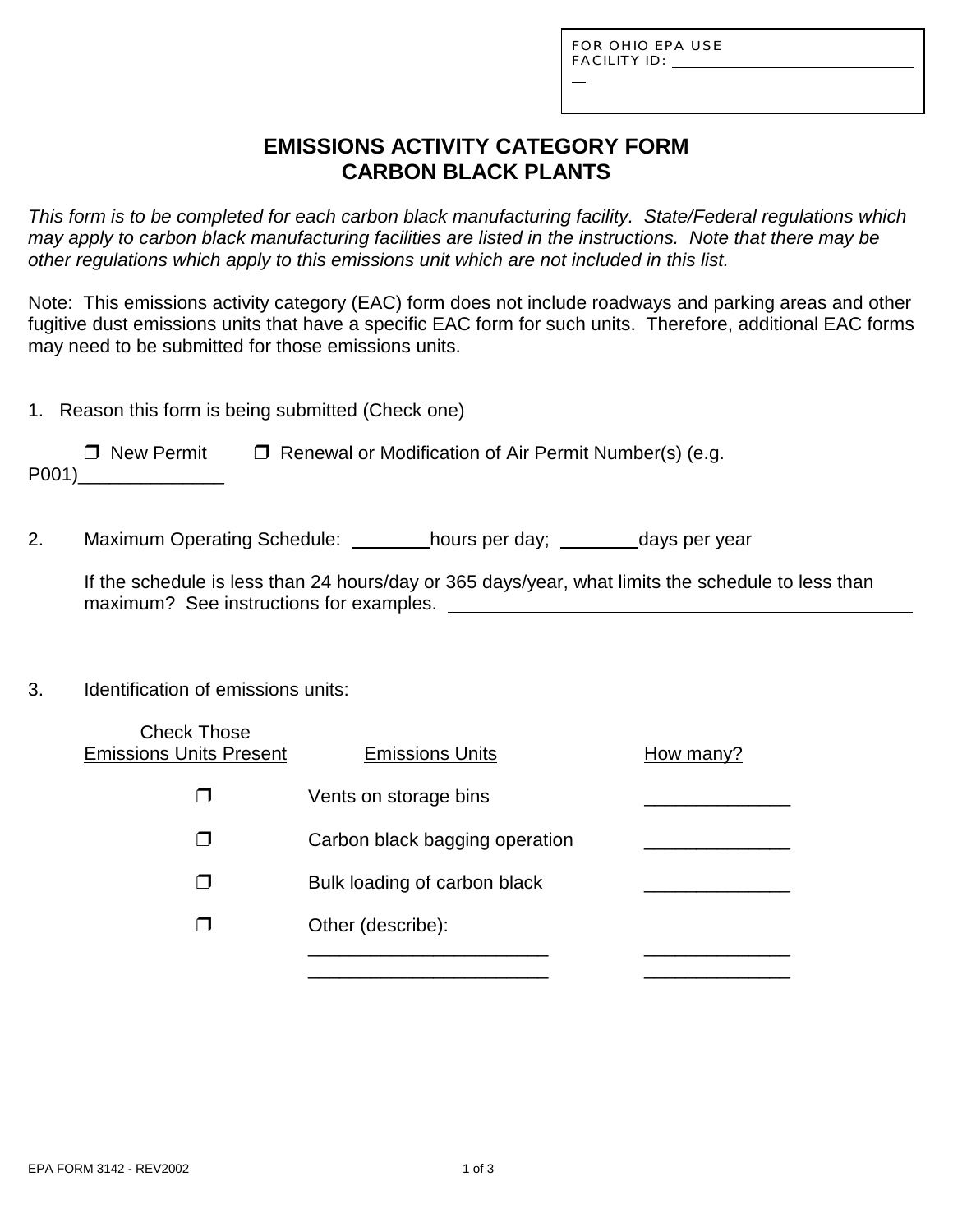## 4. General process data:

| <b>Emissions</b><br>Unit $ID(s)$ | Number<br>of<br>identical<br>processes | Type of<br>process<br>(e.g. thermal,<br>oil furnace) | Fuel(s)<br>used | Maximum<br>amount of<br>fuel used<br>(gal/hr or cf/hr) | Maximum<br>capacity of<br>process<br>(tons/hour) | Maximum<br>capacity of<br>process<br>(tons/year) | Control<br>equipment<br>ID |
|----------------------------------|----------------------------------------|------------------------------------------------------|-----------------|--------------------------------------------------------|--------------------------------------------------|--------------------------------------------------|----------------------------|
|                                  |                                        |                                                      |                 |                                                        |                                                  |                                                  |                            |
|                                  |                                        |                                                      |                 |                                                        |                                                  |                                                  |                            |
|                                  |                                        |                                                      |                 |                                                        |                                                  |                                                  |                            |
|                                  |                                        |                                                      |                 |                                                        |                                                  |                                                  |                            |
|                                  |                                        |                                                      |                 |                                                        |                                                  |                                                  |                            |

### 5. Carbon black storage bins:

| <b>Emissions Unit</b><br>ID(s) | Number of<br>identical<br>processes | Maximum<br>loading<br>capacity<br>(tons/hour) | Maximum<br>loading<br>capacity<br>(tons/year) | Number of<br>vents | Control equipment ID |
|--------------------------------|-------------------------------------|-----------------------------------------------|-----------------------------------------------|--------------------|----------------------|
|                                |                                     |                                               |                                               |                    |                      |
|                                |                                     |                                               |                                               |                    |                      |
|                                |                                     |                                               |                                               |                    |                      |
|                                |                                     |                                               |                                               |                    |                      |

### 6. Bulk loading of rail cars:

| <b>Emissions Unit</b><br>ID(s) | Number of<br>identical<br>units | Type of loading<br>(e.g.<br>pneumatic) | Maximum<br>loading<br>capacity<br>(tons/hour) | Maximum<br>loading<br>capacity<br>(tons/year) | Control equipment ID |
|--------------------------------|---------------------------------|----------------------------------------|-----------------------------------------------|-----------------------------------------------|----------------------|
|                                |                                 |                                        |                                               |                                               |                      |
|                                |                                 |                                        |                                               |                                               |                      |

## 7. Carbon black bagging operations:

| Emissions Unit ID(s) | Number of<br>identical<br>units | Maximum<br>bagging<br>capacity<br>(tons/hour) | Maximum<br>bagging<br>capacity<br>(tons/year) | Control equipment ID |
|----------------------|---------------------------------|-----------------------------------------------|-----------------------------------------------|----------------------|
|                      |                                 |                                               |                                               |                      |
|                      |                                 |                                               |                                               |                      |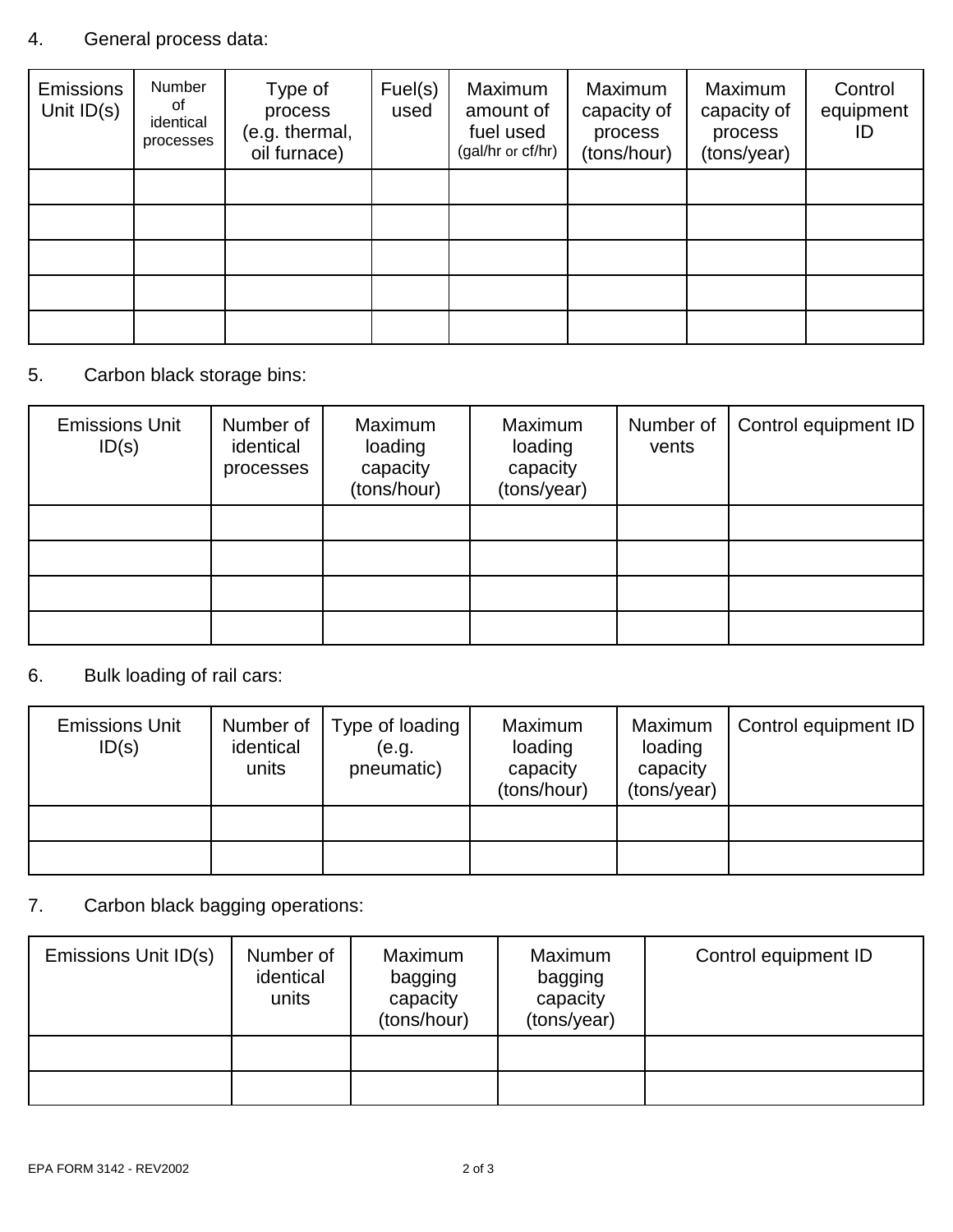| 8. |  |  | Control methods to be used for emissions from carbon black equipment: |
|----|--|--|-----------------------------------------------------------------------|
|----|--|--|-----------------------------------------------------------------------|

| Operation                            | Pollutant<br>emitted | <b>Capture Method</b> | Capture<br>Efficiency | <b>Control Method</b> | Control<br>Efficiency |
|--------------------------------------|----------------------|-----------------------|-----------------------|-----------------------|-----------------------|
| Carbon black<br>process<br>ID:       |                      |                       |                       |                       |                       |
| Carbon black<br>process<br>ID:       |                      |                       |                       |                       |                       |
| Carbon black<br>process<br>ID:       |                      |                       |                       |                       |                       |
| Carbon black<br>storage bins         |                      |                       |                       |                       |                       |
| <b>Bulk loading</b><br>of rail cars  |                      |                       |                       |                       |                       |
| Carbon black<br>bagging<br>operation |                      |                       |                       |                       |                       |
| Other:                               |                      |                       |                       |                       |                       |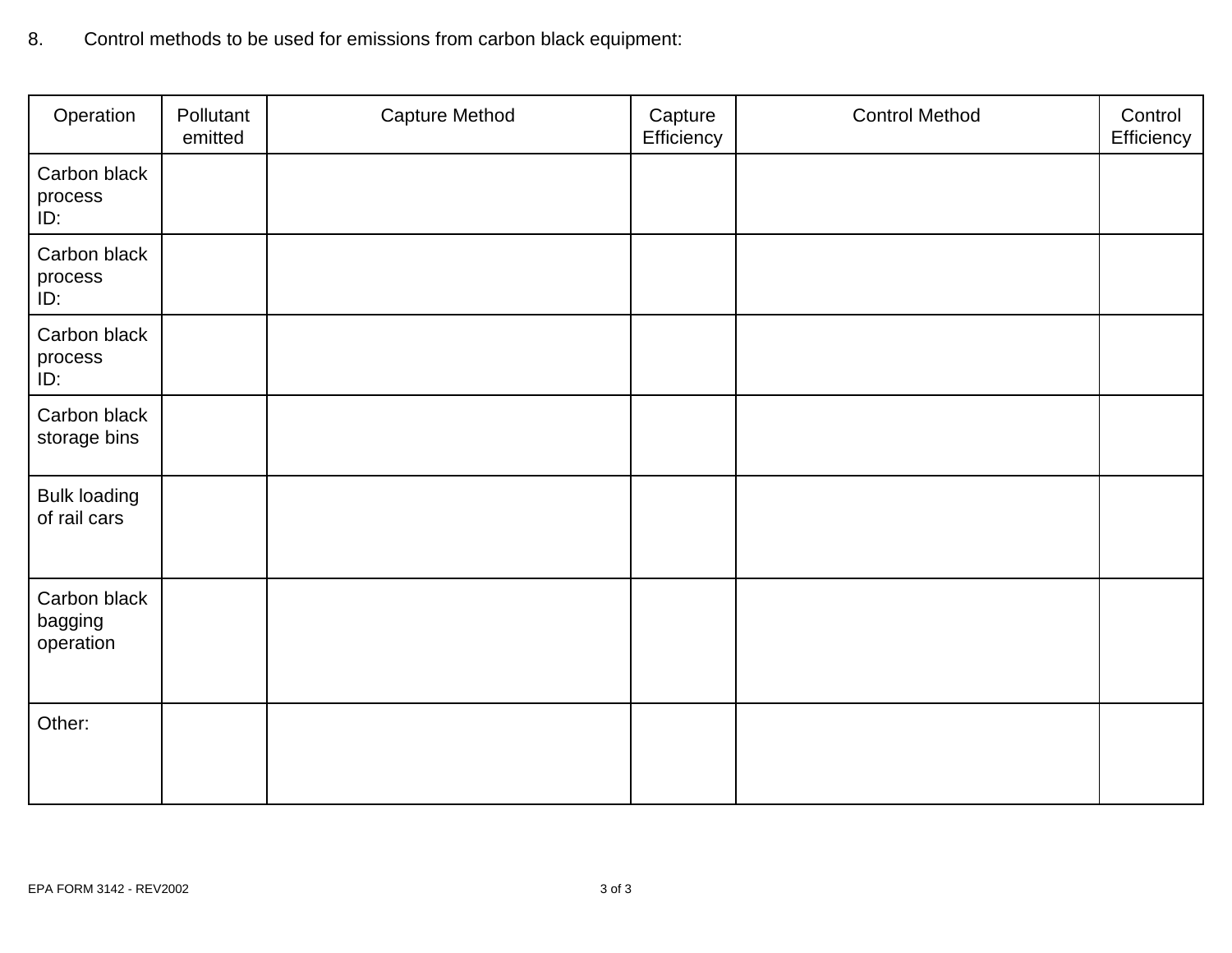# **INSTRUCTIONS FOR COMPLETION OF THE EMISSIONS ACTIVITY CATEGORY FORM FOR CARBON BLACK PLANTS**

### **GENERAL INSTRUCTIONS:**

Provide complete responses to all applicable questions. If you need assistance in understanding a question after reading the instructions below, contact your Ohio EPA District Office or Local Air Agency for assistance. Submittal of an incomplete application will delay application review and processing. In addition, the application may be returned as incomplete if all applicable questions are not answered appropriately.

### **APPLICABLE REGULATIONS:**

*The following State and Federal Regulations may be applicable to carbon black manufacturing facilities. Note that there may be other regulations which apply to this emissions unit which are not included in this list.*

Federal: 40 CFR Part 63, (MACT) Subparts A and YY (Carbon Black Production)

State: OAC rule 3745-31-02 (Permit to Install) OAC rule 3745-35-02 (Permit to Operate) OAC rule 3745-17-07 (Visible Emissions Standards) OAC rule 3745-17-11 (Particulate Matter Standards) OAC rule 3745-18 (Sulfur Dioxide Regulations) OAC rule 3745-21 (Carbon Monoxide, Photochemically Reactive Materials, Hydrocarbons, and related Materials Standards) OAC rule 3745-23 (Nitrogen Oxide Standards)

If you would like a copy of these regulations, contact your Ohio EPA District Office or Local Air Agency. State regulations may also be viewed and downloaded from the Ohio EPA website at http://www.epa.state.oh.us/dapc/regs/regs.html. Federal regulations may be viewed and downloaded at http://www.epa.gov/docs/epacfr40/chapt-I.info/subch-C.htm.

### **CALCULATING EMISSIONS:**

Manufacturers of some types of emissions units and most types of control equipment develop emissions estimates or have stack test data which you can request. Stack testing of the emissions may be done. Emissions unit sampling test data may be either for this emissions unit or a similar one located at the facility or elsewhere. You may develop your own emission factors by mass balance or other knowledge of your process, if you can quantify inputs and outputs accurately. You may be able to do this on a small scale or over a short period of time, if it is not practical during regular production. If you have control equipment, you may be able to quantify the amount of pollutants collected over a known time period or production amount. Any emission factor calculation should include a reference to the origin of the emission factor or control efficiency.

The emissions from carbon black production operations may be estimated using the information from Chapter 6.1 (Carbon Black) of AP-42, Compilation of Air Pollutant Emission Factors, Fifth Edition, Volume I, available from the following website: http://www.epa.gov/ttn/chief/ap42/index.html.

### **SPECIFIC INSTRUCTIONS:**

1. Indicate whether this is an application for a new permit or an application for permit renewal. If